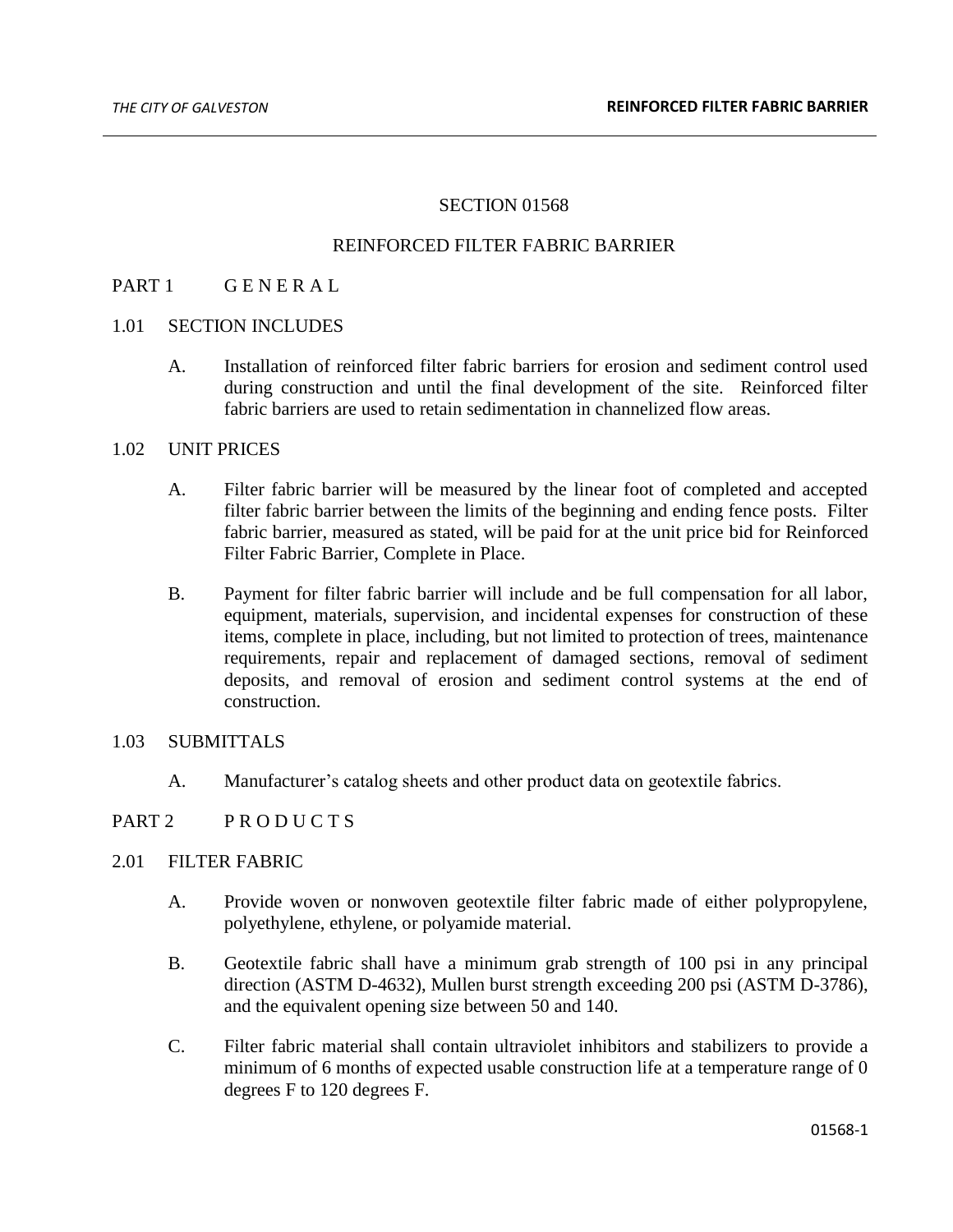#### 2.02 FENCING

A. Provide woven galvanized steel wire fence with minimum thickness of 14 gauge and a maximum mesh spacing of 6 inches.

## PART 3 EXECUTION

## 3.01 PREPARATION AND INSTALLATION

- A. Provide erosion and sediment control systems at the locations shown on the Drawings. Such systems shall be of the type indicated and shall be constructed in accordance with the requirements shown on the Drawings and specified in this Section.
- B. No clearing and grubbing or rough cutting shall be permitted until erosion and sediment control systems are in place, other than as specifically directed by the Owner's Representative to allow soil testing and surveying.
- C. Regularly inspect and repair or replace damaged components of the reinforced filter fabric barrier as specified in this Section. Unless otherwise directed, maintain the erosion and sediment control systems until the project area stabilization is accepted by the Owner. Remove erosion and sediment control systems promptly when directed by the Owner's Representative. Discard removed materials off site.
- D. Remove sediment deposits and dispose of them at the designated spoil site for the project. If a project spoil site is not designated on the Drawings, dispose of sediment off site at a location not in or adjacent to a stream or floodplain. Off-site disposal is the responsibility of the Contractor. Sediment to be placed at the project site should be spread evenly throughout the site, compacted and stabilized. Sediment shall not be allowed to flush into a stream or drainage way. If sediment has been contaminated, it shall be disposed of in accordance with existing federal, state, and local rules and regulations.
- E. Conduct all construction operations under this Contract in conformance with the erosion control practices described in Section 01566 - Source Controls for Erosion and Sedimentation.

### 3.02 CONSTRUCTION METHODS

A. Provide filter fabric barriers in accordance with the Drawing detail for Reinforced Filter Fabric Barrier. Filter fabric barrier systems shall be installed in such a manner that surface runoff will percolate through the system in sheet flow fashion and allow sediment to be retained and accumulated.